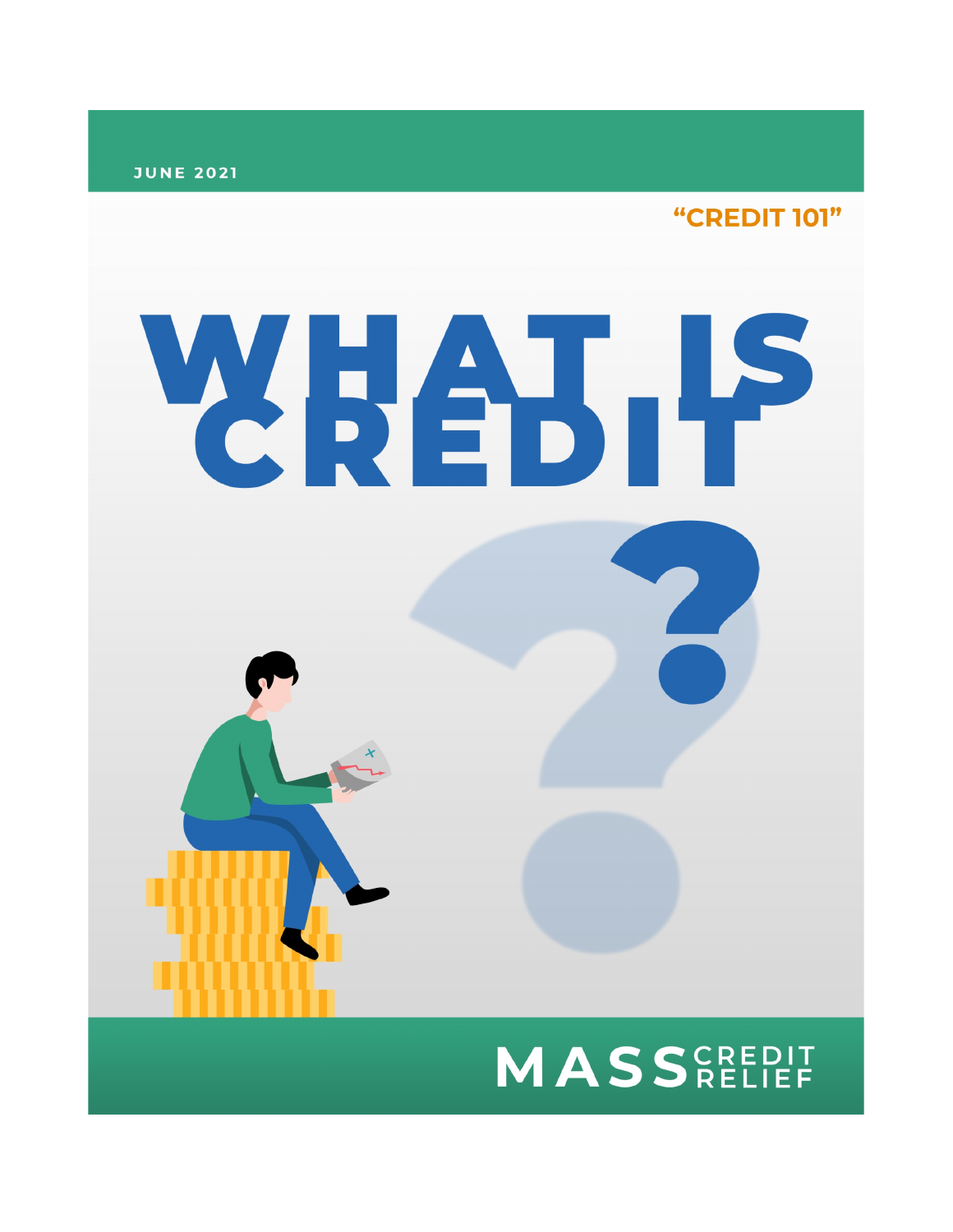

# **Credit 101**

it Score

Credit is process of borrowing money under the condition that it is paid back at a later date. Credit is used to make purchases for products or services and allows us to live more affluent lifestyles. It also allows us to function more efficiently because we don't have to carry large amounts of cash when we travel. The most difficult part of credit isn't knowing how it works, but rather how it affects you as a consumer. Smart Credit lays out how your credit affects not only your credit score, but how it can affect you as a consumer and an employee. But Smart Credit also can help you understand what you can do to change your credit score and make your overall credit rating much better, therefore helping you to become a better consumer and credit user.

Consumers can borrow an amount of money with an agreement to pay it back. This agreement is generally called a Promissory Note. The Note obligates you to pay back the amount you owe plus any fee associated with the loan, sometimes called interest. In order to get credit, the lender measures your ability and willingness to pay by obtaining credit information, such as a credit report and a credit score. Those who lend larger amounts, such as mortgage lenders, require additional information such as income, employment data and assets. Your credit reports and scores determine the interest rate that you are charged on the loan.